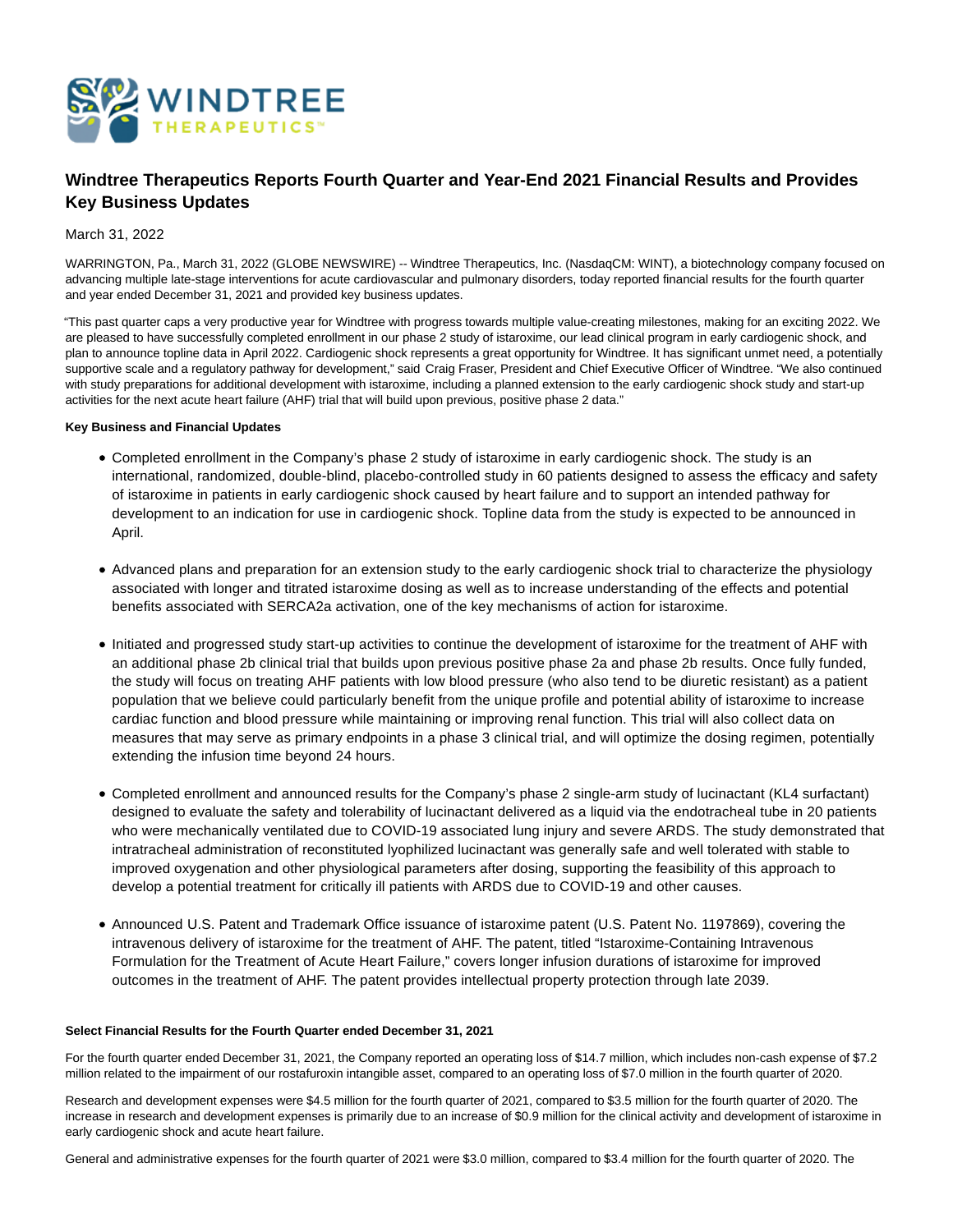decrease in general and administrative expenses is primarily due to a decrease of \$0.6 million in professional fees.

The Company reported a net loss of \$13.1 million (\$0.46 per basic share) on 28.2 million weighted-average common shares outstanding for the quarter ended December 31, 2021, compared to a net loss of \$7.5 million (\$0.44 per basic share) on 16.9 million weighted average common shares outstanding for the comparable period in 2020.

#### **Select Financial Results for the Year ended December 31, 2021**

For the year ended December 31, 2021, the Company reported an operating loss of \$77.3 million, which includes non-cash expense of \$45.0 million related to the impairment of our rostafuroxin intangible asset, compared to an operating loss of \$30.3 million for the year ended December 31, 2020.

Research and development expenses were \$17.8 million for the year ended December 31, 2021, compared to \$15.4 million for the year ended December 31, 2020. The increase in research and development expenses is primarily due to (i) an increase of \$2.0 million for the recently completed clinical study of istaroxime for early cardiogenic shock and the continued development of istaroxime for AHF; and (ii) an increase of \$1.1 million related to personnel and non-cash, stock compensation expense; partially offset by (iii) a decrease of \$0.5 million related to the KL4 surfactant platform.

General and administrative expenses for the year ended December 31, 2021 were \$14.5 million, compared to \$14.9 million for the year ended December 31, 2020. The decrease in general and administrative expenses is primarily due to a decrease of \$0.8 million in severance costs and a decrease of \$0.4 million in professional fees, partially offset by an increase of \$0.7 million in non-cash, stock compensation expense.

The Company reported a net loss of \$67.6 million (\$2.73 per basic share) on 24.8 million weighted-average common shares outstanding for the year ended December 31, 2021, compared to a net loss of \$32.6 million (\$2.08 per basic share) on 15.7 million weighted average common shares outstanding for the comparable period in 2020.

As of December 31, 2021, the Company reported cash and cash equivalents of \$22.3 million. As of March 31, 2022, we believe that we have sufficient cash resources to provide runway into the first quarter of 2023.

Readers are referred to, and encouraged to read in its entirety, the Company's Annual Report on Form 10-K for the year ended December 31, 2021, which will be filed with the Securities and Exchange Commission on March 31, 2021, which includes detailed discussions about the Company's business plans and operations, financial condition, and results of operations.

#### **About Windtree Therapeutics**

Windtree Therapeutics, Inc. is advancing multiple late-stage interventions for acute cardiovascular and acute pulmonary disorders to treat patients in moments of crisis. Using new scientific and clinical approaches, Windtree is developing a multi-asset franchise anchored around compounds with an ability to activate SERCA2a, with lead candidate, istaroxime, being developed as a first-in-class treatment for acute heart failure and for early cardiogenic shock. Windtree's heart failure platform includes follow-on oral pre-clinical SERCA2a activator assets as well. In pulmonary care, Windtree has focused on facilitating the transfer of the clinical development of AEROSURF®, to its licensee in Asia, Lee's HK. Included in Windtree's portfolio is rostafuroxin, a novel precision drug product targeting hypertensive patients with certain genetic profiles.

#### **Forward-Looking Statements**

This press release contains forward-looking statements within the meaning of The Private Securities Litigation Reform Act of 1995. The Company may, in some cases, use terms such as "predicts," "believes," "potential," "proposed," "continue," "estimates," "anticipates," "expects," "plans," "intends," "may," "could," "might," "will," "should" or other words that convey uncertainty of future events or outcomes to identify these forward-looking statements. Such statements are based on information available to the Company as of the date of this press release and are subject to numerous important factors, risks and uncertainties that may cause actual events or results to differ materially from the Company's current expectations. Examples of such risks and uncertainties include: risks and uncertainties associated with the ongoing economic and social consequences of the COVID-19 pandemic, including any adverse impact on the Company's clinical trials, clinical trial timelines or disruption in supply chain; the success and advancement of the clinical development programs for istaroxime, KL4 surfactant and the Company's other product candidates; the impacts of political unrest, including as a result geopolitical tension, including escalation in the conflict between Russia and Ukraine and any additional resulting sanctions, export controls or other restrictive actions that may be imposed by the United States and/or other countries which could have an adverse impact on the Company's operations, including through disruption in supply chain or access to potential international clinical trial sites, and through disruption, instability and volatility in the global markets, which could have an adverse impact on the Company's ability to access the capital markets; the Company's ability to secure significant additional capital as and when needed; the Company's ability to access the debt or equity markets; the Company's ability to manage costs and execute on its operational and budget plans; the results, cost and timing of the Company's clinical development programs, including any delays to such clinical trials relating to enrollment or site initiation; risks related to technology transfers to contract manufacturers and manufacturing development activities; delays encountered by the Company, contract manufacturers or suppliers in manufacturing drug products, drug substances, aerosol delivery systems (ADS) and other materials on a timely basis and in sufficient amounts; risks relating to rigorous regulatory requirements, including that: (i) the FDA or other regulatory authorities may not agree with the Company on matters raised during regulatory reviews, may require significant additional activities, or may not accept or may withhold or delay consideration of applications, or may not approve or may limit approval of the Company's product candidates, and (ii) changes in the national or international political and regulatory environment may make it more difficult to gain regulatory approvals and risks related to the Company's efforts to maintain and protect the patents and licenses related to its product candidates; risks that the Company may never realize the value of its intangible assets and have to incur future impairment charges; risks related to the size and growth potential of the markets for the Company's product candidates, and the Company's ability to service those markets; the Company's ability to develop sales and marketing capabilities, whether alone or with potential future collaborators; and the rate and degree of market acceptance of the Company's product candidates, if approved. These and other risks are described in the Company's periodic reports, including the annual report on Form 10-K, quarterly reports on Form 10-Q and current reports on Form 8-K, filed with or furnished to the Securities and Exchange Commission and available at [www.sec.gov.](http://www.sec.gov/) Any forward-looking statements that the Company makes in this press release speak only as of the date of this press release. The Company assumes no obligation to update forward-looking statements whether as a result of new information, future events or otherwise, after the date of this press release.

#### **Contact Information:**

Monique Kosse LifeSci Advisors 212.915.3820 o[r monique@lifesciadvisors.com](https://www.globenewswire.com/Tracker?data=ek6RQQcqMxOL25AF4kePeC-nuer1mLje3X6FXaKwoWzIygfdClFISRtp5ukOiQ7x9ChfeumcX-IaL9urU_D8N-gfEm-6D-iVhdoWQ8DM3lHY-tXUVmX7snJnrzKmKqFP)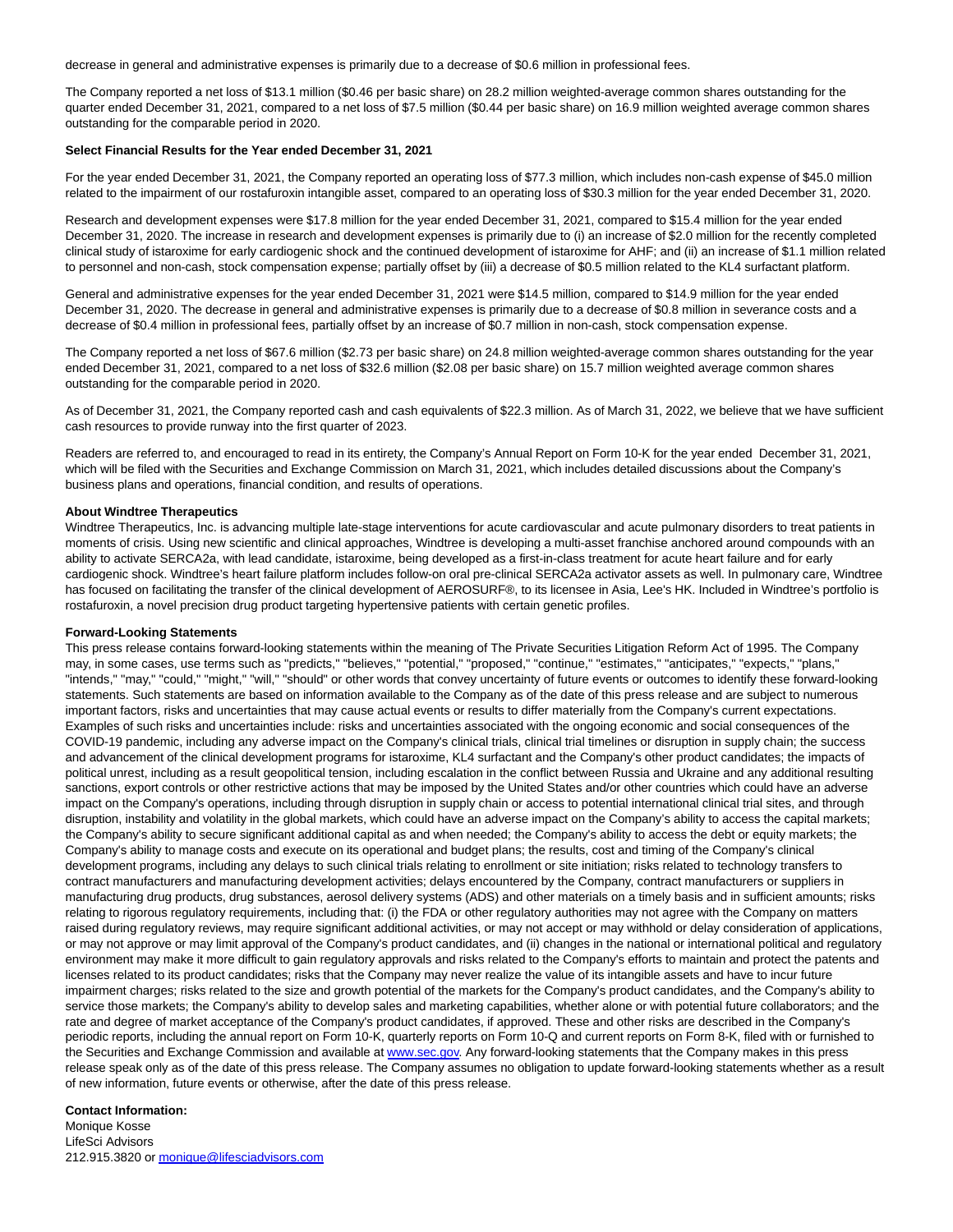# +++++ Tables to Follow +++++

# **WINDTREE THERAPEUTICS, INC. AND SUBSIDIARIES Consolidated Balance Sheets**

(in thousands, except share and per share data)

|                                                                                                                                                                                                                                                                                   | <b>December</b><br>31,<br>2021 |    | <b>December</b><br>31,<br>2020 |  |
|-----------------------------------------------------------------------------------------------------------------------------------------------------------------------------------------------------------------------------------------------------------------------------------|--------------------------------|----|--------------------------------|--|
| <b>ASSETS</b>                                                                                                                                                                                                                                                                     |                                |    |                                |  |
| <b>Current Assets:</b>                                                                                                                                                                                                                                                            |                                |    |                                |  |
| Cash and cash equivalents                                                                                                                                                                                                                                                         | \$<br>22,348                   | \$ | 16,930                         |  |
| Prepaid expenses and other current assets                                                                                                                                                                                                                                         | 1,143                          |    | 1,188                          |  |
| Total current assets                                                                                                                                                                                                                                                              | 23,491                         |    | 18,118                         |  |
| Property and equipment, net                                                                                                                                                                                                                                                       | 1,011                          |    | 924                            |  |
| Restricted cash                                                                                                                                                                                                                                                                   | 154                            |    | 154                            |  |
| Operating lease right-of-use assets                                                                                                                                                                                                                                               | 2,381                          |    | 917                            |  |
| Intangible assets                                                                                                                                                                                                                                                                 | 32,070                         |    | 77,090                         |  |
| Goodwill                                                                                                                                                                                                                                                                          | 15,682                         |    | 15,682                         |  |
| <b>Total assets</b>                                                                                                                                                                                                                                                               | \$<br>74,789                   | \$ | 112,885                        |  |
| <b>LIABILITIES &amp; STOCKHOLDERS' EQUITY</b>                                                                                                                                                                                                                                     |                                |    |                                |  |
| <b>Current Liabilities:</b>                                                                                                                                                                                                                                                       |                                |    |                                |  |
| Accounts payable                                                                                                                                                                                                                                                                  | \$<br>693                      | \$ | 1,161                          |  |
| Accrued expenses                                                                                                                                                                                                                                                                  | 3,408                          |    | 3,813                          |  |
| Operating lease liabilities - current portion                                                                                                                                                                                                                                     | 528                            |    | 805                            |  |
| Loans payable - current portion                                                                                                                                                                                                                                                   | 294                            |    | 352                            |  |
| <b>Total current liabilities</b>                                                                                                                                                                                                                                                  | 4,923                          |    | 6,131                          |  |
| Operating lease liabilities - non-current portion                                                                                                                                                                                                                                 | 2,071                          |    | 201                            |  |
| Loans payable - non-current portion                                                                                                                                                                                                                                               |                                |    | 2,423                          |  |
| Restructured debt liability - contingent milestone payments                                                                                                                                                                                                                       | 15,000                         |    | 15,000                         |  |
| <b>Other liabilities</b>                                                                                                                                                                                                                                                          | 3,800                          |    | 2,800                          |  |
| Deferred tax liabilities                                                                                                                                                                                                                                                          | 7,114                          |    | 16,778                         |  |
| <b>Total liabilities</b>                                                                                                                                                                                                                                                          | 32,908                         |    | 43,333                         |  |
| Stockholders' Equity:                                                                                                                                                                                                                                                             |                                |    |                                |  |
| Preferred stock, \$0.001 par value; 5,000,000 shares authorized; 0 shares issued and outstanding at December 31,<br>2021 and 2020                                                                                                                                                 |                                |    |                                |  |
| Common stock, \$0.001 par value; 120,000,000 shares authorized at December 31, 2021 and 2020; 28,268,950 and<br>16,921,506 shares issued at December 31, 2021 and 2020, respectively; 28,268,926 and 16,921,482 shares<br>outstanding at December 31, 2021 and 2020, respectively | 28                             |    | 17                             |  |
| Additional paid-in capital                                                                                                                                                                                                                                                        | 830,231                        |    | 790,277                        |  |
| Accumulated deficit                                                                                                                                                                                                                                                               | (785, 324)                     |    | (717, 688)                     |  |
| Treasury stock (at cost); 24 shares                                                                                                                                                                                                                                               | (3,054)                        |    | (3,054)                        |  |
| Total stockholders' equity                                                                                                                                                                                                                                                        | 41,881                         |    | 69,552                         |  |
| Total liabilities & stockholders' equity                                                                                                                                                                                                                                          | \$<br>74,789                   | \$ | 112,885                        |  |

## **WINDTREE THERAPEUTICS, INC. AND SUBSIDIARIES Consolidated Balance Sheets**